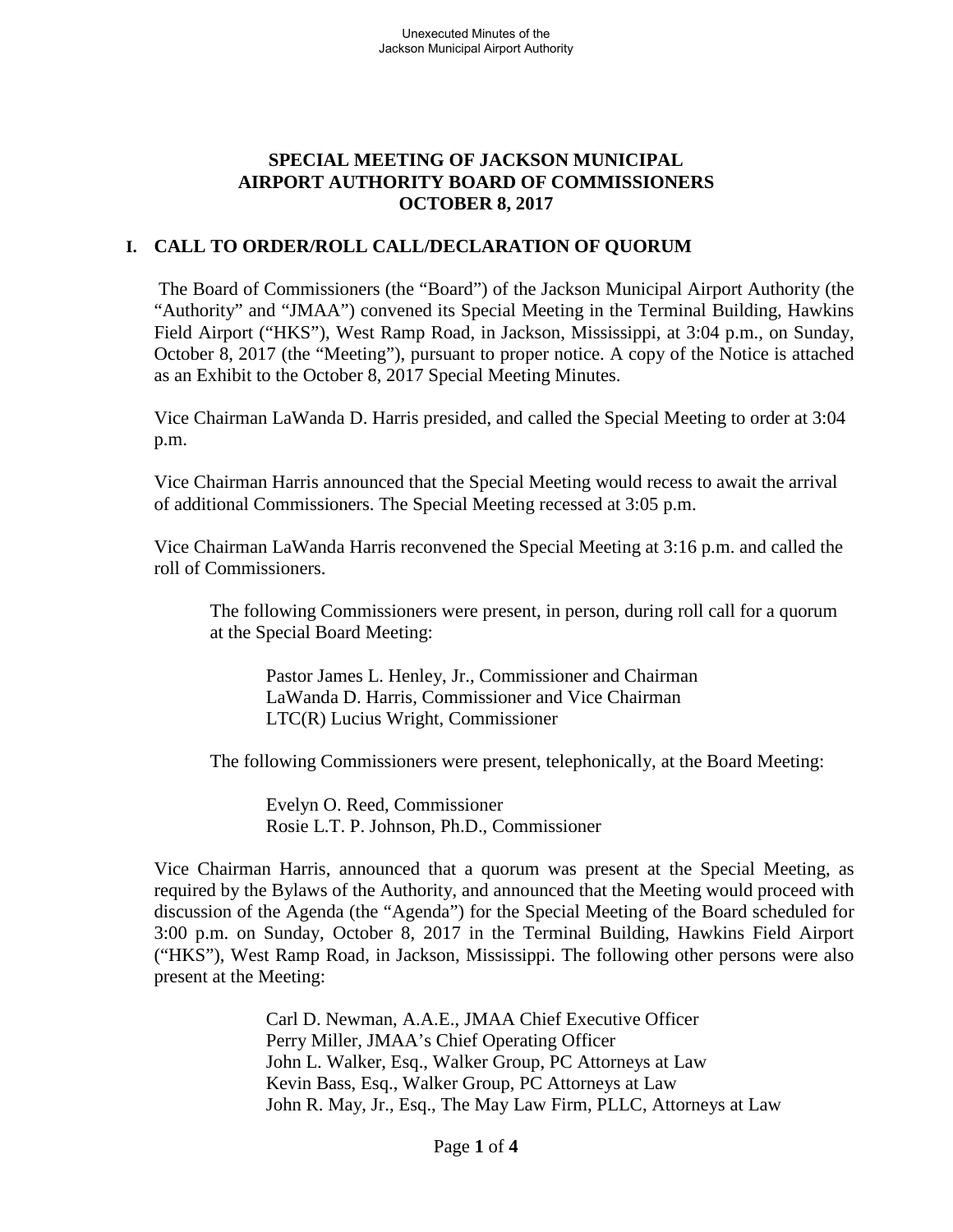And persons listed on **EXHIBIT A: Sign in Sheet for 10-8-17**

### **II. INVOCATION**

Attorney John L. Walker gave the Invocation.

#### **III. PUBLIC COMMENTS**

None.

# **IV. ACCEPTANCE OF NOTICE**

**A.** Notice of the Special Meeting of the Board of Commissioners ("The Board") of the Jackson Municipal Airport Authority ("JMAA") October 8, 2017 at 3:00 p.m.

Commissioner Dr. Johnson announced her opposition to approving the Notice because: (i) she has not received any information about any issues that warrants calling a Special Meeting; (ii) she was not polled to determine if calling the Special Meeting on October 8, 2017 was feasible, which has been the custom and practice of the Board, therefore, she did not have an opportunity to present or discuss other options to the October 8, 2017 Special Meeting which showed no regard for the schedules of the Commissioners; and (iii) the branding project was last addressed by the Board of Commissioners in May of 2017 and to wait until the day before the branding and logos are scheduled to be unveiled, to convene a Special Meeting to consider alternatives, in her opinion, is not a responsible course of action.

Vice Chairman Harris stated that she had not received any information concerning the logo and rebranding efforts. Therefore, she wanted to at least have some input before they were publicly announced. She further stated that the Board was never given any options as to the new branding and logo. Instead, the Board was simply given branding and logos to approve after Staff had made its selection. Moreover, she is not advocating that JMAA cancel any existing contract(s) as to the branding and logos.

Commissioner LTC(R) Wright stated that he was not present at any meetings at which the new branding and logo were discussed. Therefore, the Special Meeting is a good opportunity for him to review the new branding and logo designs and to learn about the reasons for selecting them.

The Board continued to discuss the pros and cons as to the October 8, 2017 Special Meeting before the Board voted on the motion to approve the Notice of the Special Meeting.

### **RESOLUTION CY-2017-133**

### **APPROVAL OF THE NOTICE OF THE OCTOBER 8, 2017 SPECIAL MEETING**

After discussion and review, and upon the motion made by Commissioner LTC(R) Wright, seconded by Chairman Pastor Henley, and approved by majority vote 3-2-0, the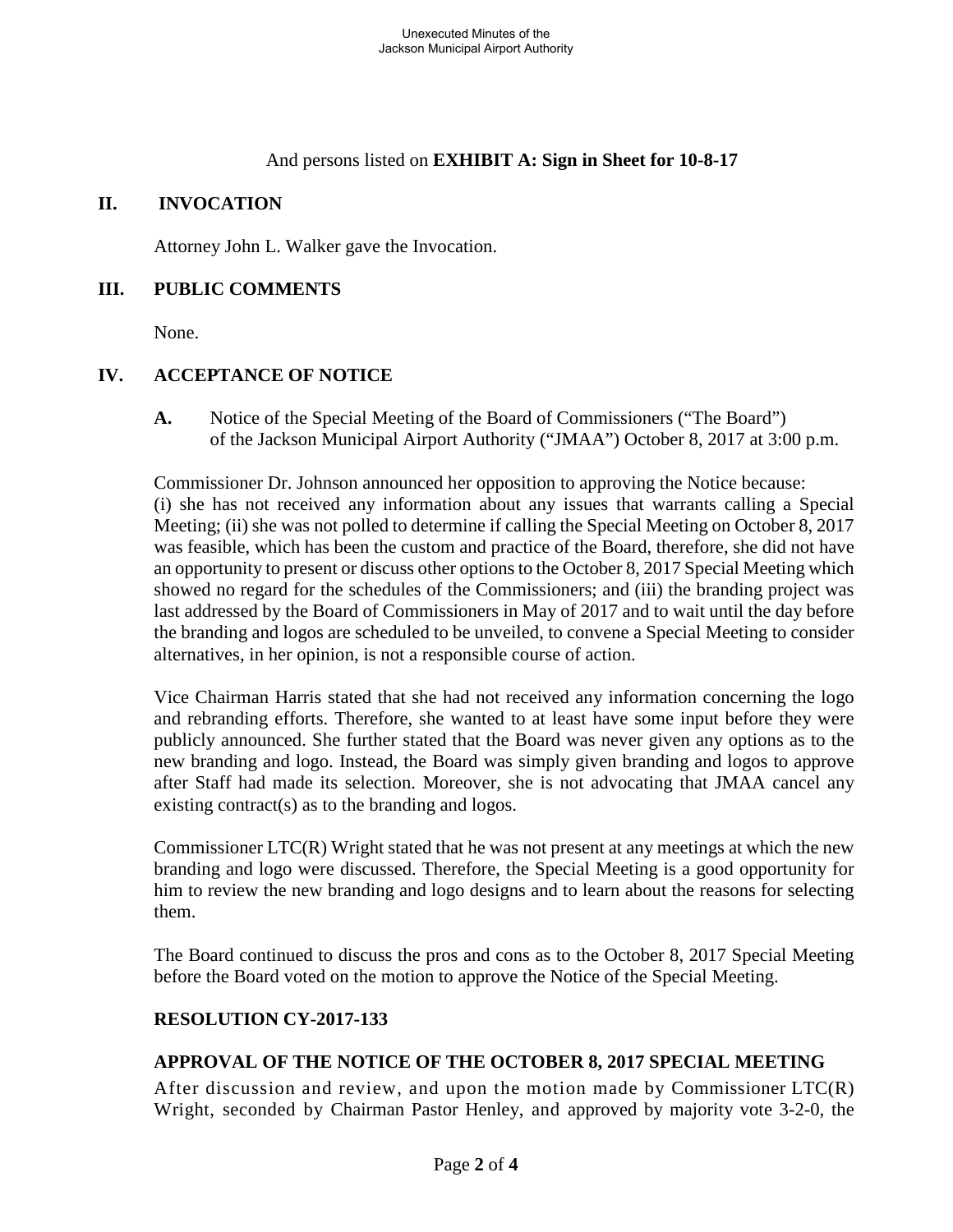following resolution was made and entered.

**RESOLVED**, that the Board hereby approves the Notice of the October 8, 2017 Special Meeting and directs that said notice be filed in the appropriate minute book and records of the Authority.

Yeas: Harris, Henley, Wright Nays: Johnson, Reed Abstentions: None

October 8, 2017

# **V. ACTION ITEMS**

### **A. OTHER MATTERS**

1. Branding and Logos regarding JMAA

Vice Chairman Harris announced that her reason for calling the meeting is because the branding of JMAA is very important, as such, every Commissioner should have input as to the adoption of new logos and branding.

Commissioner Reed asked what is the problem with the new branding and logos? Further, she asked the reason for a Special Meeting.

In response, Vice Chairman Harris stated that she believed there should be more options as to new branding and logos presented to the Board.

Next, Ms. P. Renee Antione, JMAA's Director of Human Resources and Administration, was invited to address the Board concerning the current status of the branding project.

Ms. Antoine informed the Board that JMAA purchased and received new stationary, business cards, uniforms, banners and some signage containing the new logos. Additionally, she stated that JMAA entered into several contracts for additional large signage at JAN and Hawkins Field Airport and those signs are complete except for heat sealing them.

Then, Ms. Antoine exhibited to the Board a display board which contained the new JMAA logos and explained how each logo would be utilized in the branding of JMAA. After reviewing the new logos and branding, Commissioner LTC(R) Wright said they looked good to him. He added that he liked the phrase "Your Connection to the World" contained in one of the logos.

In response to an inquiry as to what action could the Board take during the October 8, 2017 Special Meeting, Attorney Walker stated that if any Commissioner wants to take an action regarding the branding project and logos, said Commissioner would need to make a motion to take said action. Afterward, he stated that the Board would act regarding the motion in the same manner that it acts on all motions.